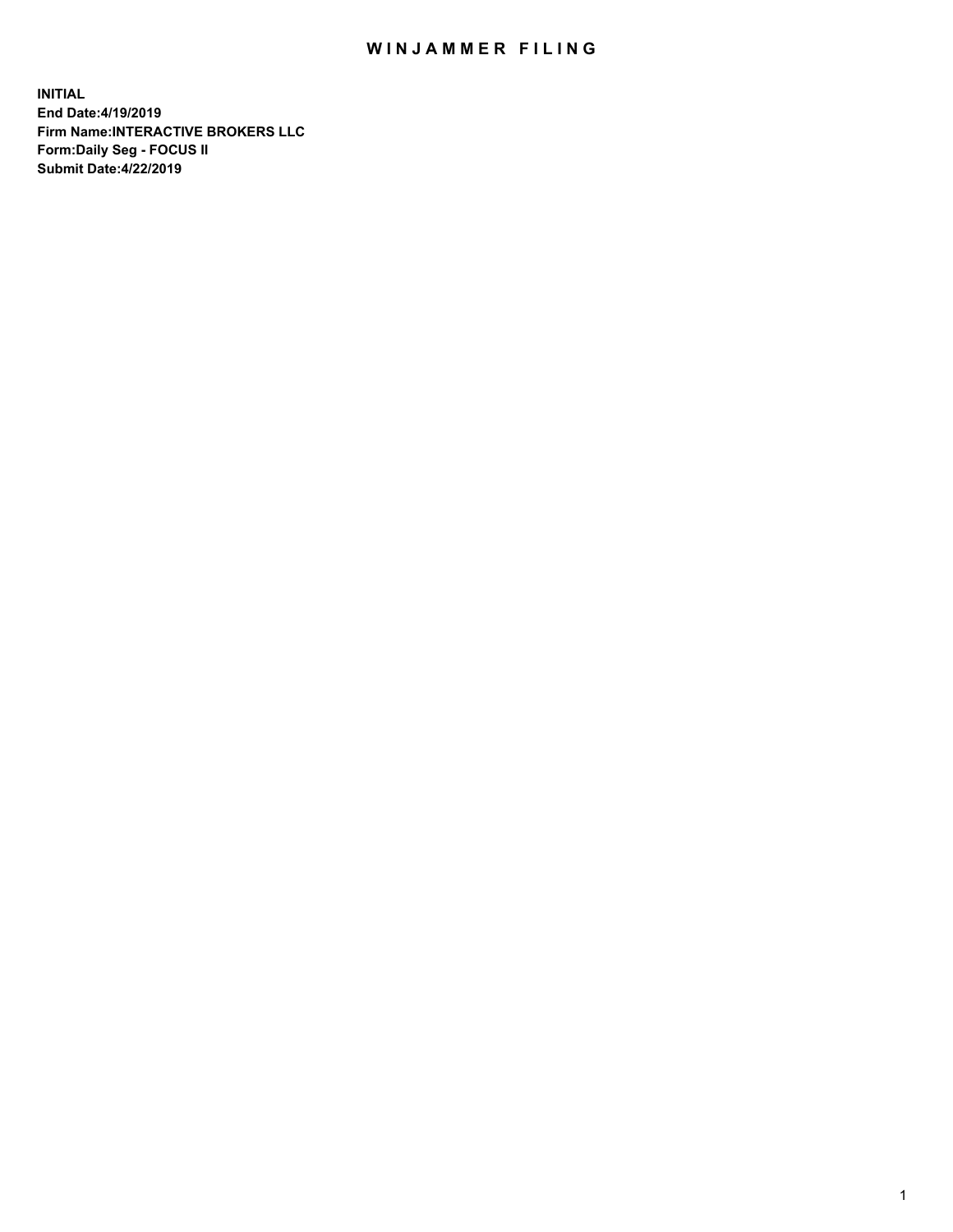**INITIAL End Date:4/19/2019 Firm Name:INTERACTIVE BROKERS LLC Form:Daily Seg - FOCUS II Submit Date:4/22/2019 Daily Segregation - Cover Page**

| Name of Company                                                                                                                                                                                                                                                                                                                | <b>INTERACTIVE BROKERS LLC</b>                                                                  |
|--------------------------------------------------------------------------------------------------------------------------------------------------------------------------------------------------------------------------------------------------------------------------------------------------------------------------------|-------------------------------------------------------------------------------------------------|
| <b>Contact Name</b>                                                                                                                                                                                                                                                                                                            | James Menicucci                                                                                 |
| <b>Contact Phone Number</b>                                                                                                                                                                                                                                                                                                    | 203-618-8085                                                                                    |
| <b>Contact Email Address</b>                                                                                                                                                                                                                                                                                                   | jmenicucci@interactivebrokers.c<br>om                                                           |
| FCM's Customer Segregated Funds Residual Interest Target (choose one):<br>a. Minimum dollar amount: ; or<br>b. Minimum percentage of customer segregated funds required:% ; or<br>c. Dollar amount range between: and; or<br>d. Percentage range of customer segregated funds required between:% and%.                         | $\overline{\mathbf{0}}$<br>$\overline{\mathbf{0}}$<br>155,000,000 245,000,000<br>0 <sub>0</sub> |
| FCM's Customer Secured Amount Funds Residual Interest Target (choose one):<br>a. Minimum dollar amount: ; or<br>b. Minimum percentage of customer secured funds required:% ; or<br>c. Dollar amount range between: and; or<br>d. Percentage range of customer secured funds required between:% and%.                           | $\overline{\mathbf{0}}$<br>0<br>80,000,000 120,000,000<br>0 <sub>0</sub>                        |
| FCM's Cleared Swaps Customer Collateral Residual Interest Target (choose one):<br>a. Minimum dollar amount: ; or<br>b. Minimum percentage of cleared swaps customer collateral required:% ; or<br>c. Dollar amount range between: and; or<br>d. Percentage range of cleared swaps customer collateral required between:% and%. | $\overline{\mathbf{0}}$<br><u>0</u><br>$\underline{0}$ $\underline{0}$<br>00                    |

Attach supporting documents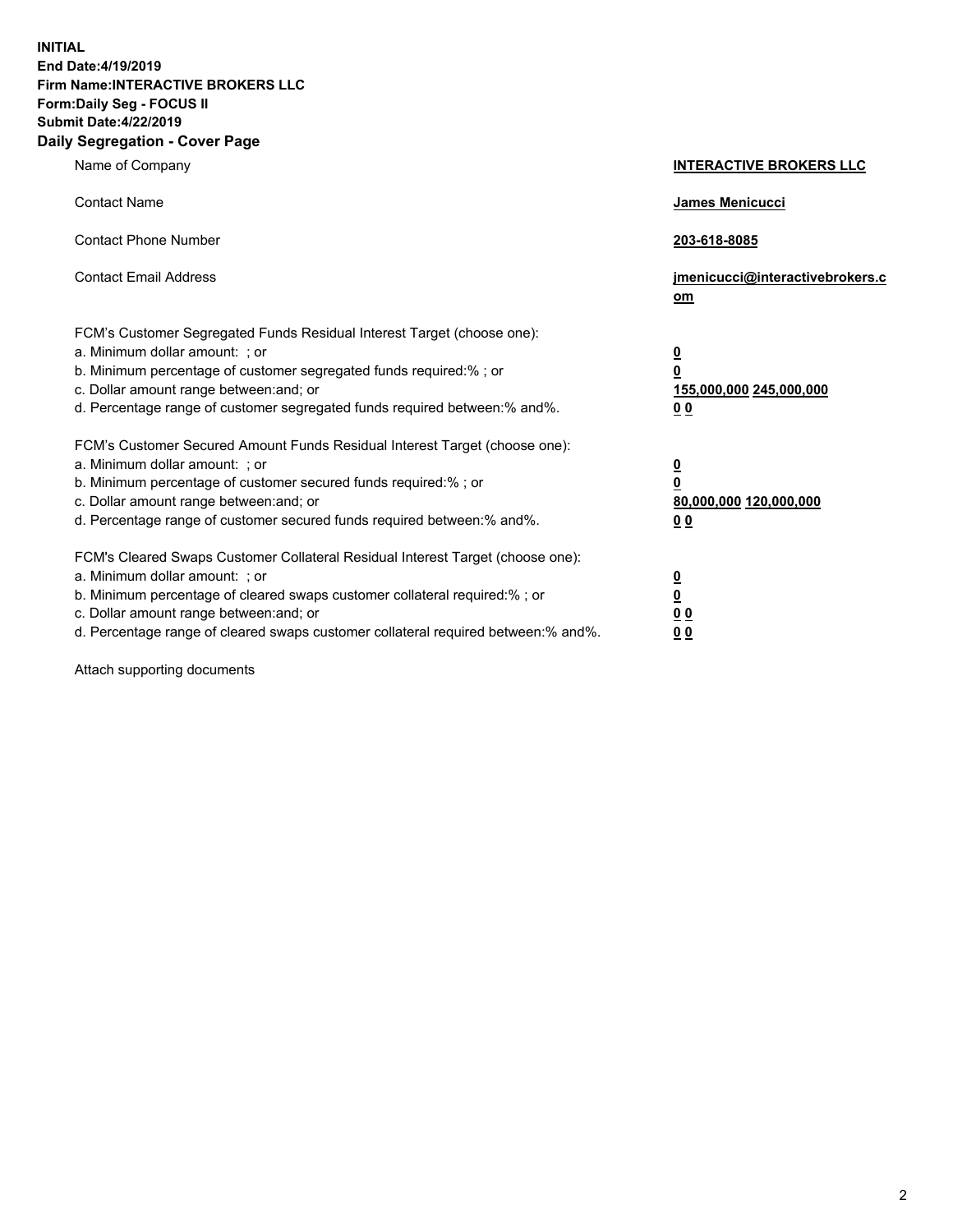## **INITIAL End Date:4/19/2019 Firm Name:INTERACTIVE BROKERS LLC Form:Daily Seg - FOCUS II Submit Date:4/22/2019 Daily Segregation - Secured Amounts**

|     | Daily Segregation - Secured Amounts                                                         |                                  |
|-----|---------------------------------------------------------------------------------------------|----------------------------------|
|     | Foreign Futures and Foreign Options Secured Amounts                                         |                                  |
|     | Amount required to be set aside pursuant to law, rule or regulation of a foreign            | $0$ [7305]                       |
|     | government or a rule of a self-regulatory organization authorized thereunder                |                                  |
| 1.  | Net ledger balance - Foreign Futures and Foreign Option Trading - All Customers             |                                  |
|     | A. Cash                                                                                     | 431,295,225 [7315]               |
|     | B. Securities (at market)                                                                   | $0$ [7317]                       |
| 2.  | Net unrealized profit (loss) in open futures contracts traded on a foreign board of trade   | 15,177,644 [7325]                |
| 3.  | Exchange traded options                                                                     |                                  |
|     | a. Market value of open option contracts purchased on a foreign board of trade              | <b>85,700</b> [7335]             |
|     | b. Market value of open contracts granted (sold) on a foreign board of trade                | $-13,958$ [7337]                 |
| 4.  | Net equity (deficit) (add lines 1. 2. and 3.)                                               | 446,544,611 [7345]               |
| 5.  | Account liquidating to a deficit and account with a debit balances - gross amount           | 2,640 [7351]                     |
|     | Less: amount offset by customer owned securities                                            | 0 [7352] 2,640 [7354]            |
| 6.  | Amount required to be set aside as the secured amount - Net Liquidating Equity              | 446,547,251 [7355]               |
|     | Method (add lines 4 and 5)                                                                  |                                  |
| 7.  | Greater of amount required to be set aside pursuant to foreign jurisdiction (above) or line | 446,547,251 [7360]               |
|     | 6.                                                                                          |                                  |
|     | FUNDS DEPOSITED IN SEPARATE REGULATION 30.7 ACCOUNTS                                        |                                  |
| 1.  | Cash in banks                                                                               |                                  |
|     | A. Banks located in the United States                                                       | 67,641,034 [7500]                |
|     | B. Other banks qualified under Regulation 30.7                                              | 0 [7520] 67,641,034 [7530]       |
| 2.  | Securities                                                                                  |                                  |
|     | A. In safekeeping with banks located in the United States                                   | 412,508,275 [7540]               |
|     | B. In safekeeping with other banks qualified under Regulation 30.7                          | 0 [7560] 412,508,275 [7570]      |
| 3.  | Equities with registered futures commission merchants                                       |                                  |
|     | A. Cash                                                                                     | $0$ [7580]                       |
|     | <b>B.</b> Securities                                                                        | $0$ [7590]                       |
|     | C. Unrealized gain (loss) on open futures contracts                                         | $0$ [7600]                       |
|     | D. Value of long option contracts                                                           | $0$ [7610]                       |
|     | E. Value of short option contracts                                                          | 0 [7615] 0 [7620]                |
| 4.  | Amounts held by clearing organizations of foreign boards of trade                           |                                  |
|     | A. Cash                                                                                     | $0$ [7640]                       |
|     | <b>B.</b> Securities                                                                        | $0$ [7650]                       |
|     | C. Amount due to (from) clearing organization - daily variation                             | $0$ [7660]                       |
|     | D. Value of long option contracts                                                           | $0$ [7670]                       |
|     | E. Value of short option contracts                                                          | 0 [7675] 0 [7680]                |
| 5.  | Amounts held by members of foreign boards of trade                                          |                                  |
|     | A. Cash                                                                                     | 85,329,575 [7700]                |
|     | <b>B.</b> Securities                                                                        | $0$ [7710]                       |
|     | C. Unrealized gain (loss) on open futures contracts                                         | 2,731,440 [7720]                 |
|     | D. Value of long option contracts                                                           | 85,700 [7730]                    |
|     | E. Value of short option contracts                                                          | -13,958 [7735] 88,132,757 [7740] |
| 6.  | Amounts with other depositories designated by a foreign board of trade                      | 0 [7760]                         |
| 7.  | Segregated funds on hand                                                                    | $0$ [7765]                       |
| 8.  | Total funds in separate section 30.7 accounts                                               | 568,282,066 [7770]               |
| 9.  | Excess (deficiency) Set Aside for Secured Amount (subtract line 7 Secured Statement         | 121,734,815 [7380]               |
|     | Page 1 from Line 8)                                                                         |                                  |
| 10. | Management Target Amount for Excess funds in separate section 30.7 accounts                 | 80,000,000 [7780]                |
| 11. | Excess (deficiency) funds in separate 30.7 accounts over (under) Management Target          | 41,734,815 [7785]                |
|     |                                                                                             |                                  |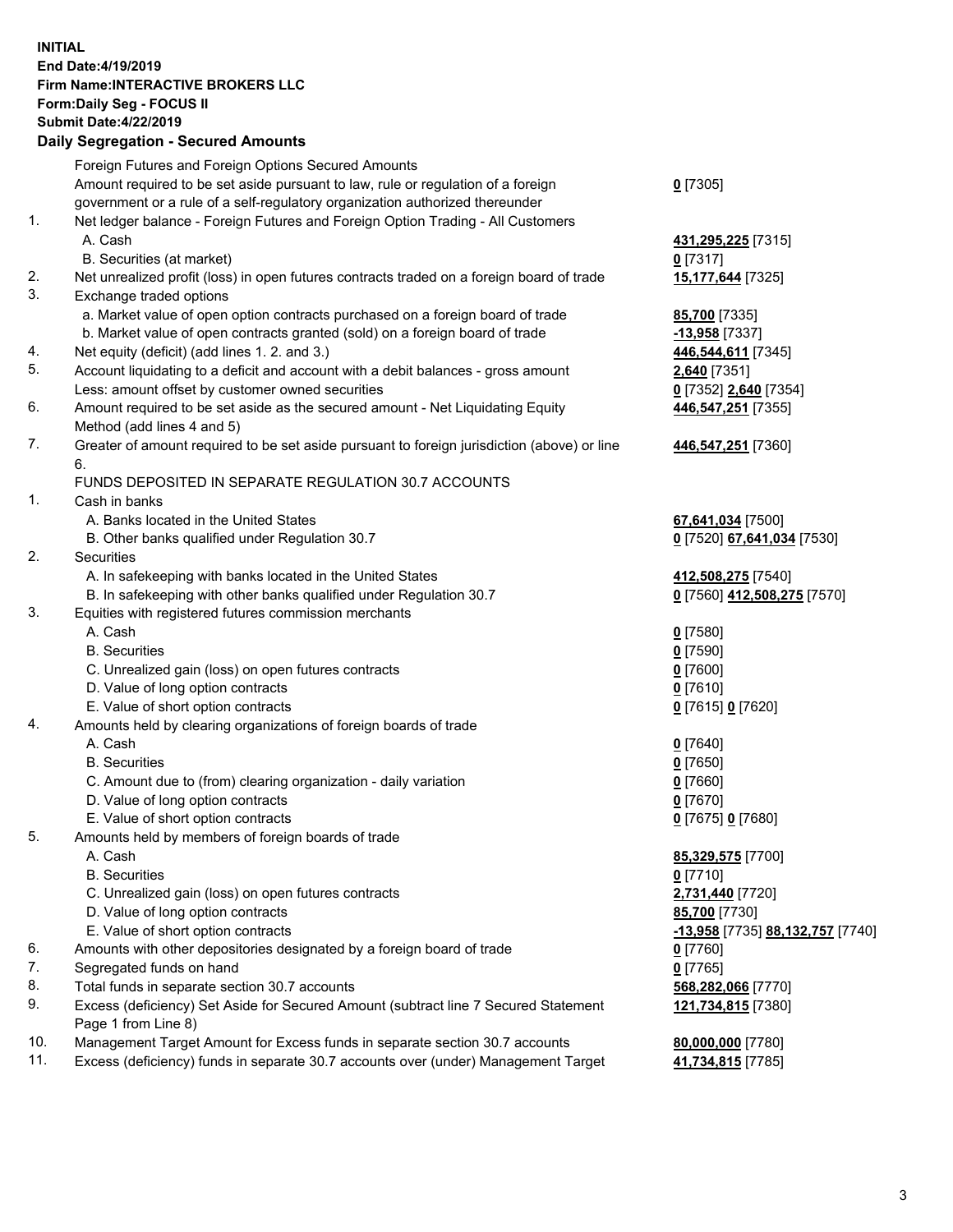**INITIAL End Date:4/19/2019 Firm Name:INTERACTIVE BROKERS LLC Form:Daily Seg - FOCUS II Submit Date:4/22/2019 Daily Segregation - Segregation Statement** SEGREGATION REQUIREMENTS(Section 4d(2) of the CEAct) 1. Net ledger balance A. Cash **3,710,020,210** [7010] B. Securities (at market) **0** [7020] 2. Net unrealized profit (loss) in open futures contracts traded on a contract market **36,668,601** [7030] 3. Exchange traded options A. Add market value of open option contracts purchased on a contract market **131,059,383** [7032] B. Deduct market value of open option contracts granted (sold) on a contract market **-182,015,360** [7033] 4. Net equity (deficit) (add lines 1, 2 and 3) **3,695,732,834** [7040] 5. Accounts liquidating to a deficit and accounts with debit balances - gross amount **1,210,459** [7045] Less: amount offset by customer securities **0** [7047] **1,210,459** [7050] 6. Amount required to be segregated (add lines 4 and 5) **3,696,943,293** [7060] FUNDS IN SEGREGATED ACCOUNTS 7. Deposited in segregated funds bank accounts A. Cash **477,862,447** [7070] B. Securities representing investments of customers' funds (at market) **2,215,961,760** [7080] C. Securities held for particular customers or option customers in lieu of cash (at market) **0** [7090] 8. Margins on deposit with derivatives clearing organizations of contract markets A. Cash **2,877,566** [7100] B. Securities representing investments of customers' funds (at market) **1,264,556,113** [7110] C. Securities held for particular customers or option customers in lieu of cash (at market) **0** [7120] 9. Net settlement from (to) derivatives clearing organizations of contract markets **1,969,112** [7130] 10. Exchange traded options A. Value of open long option contracts **131,415,166** [7132] B. Value of open short option contracts **-182,388,725** [7133] 11. Net equities with other FCMs A. Net liquidating equity **0** [7140] B. Securities representing investments of customers' funds (at market) **0** [7160] C. Securities held for particular customers or option customers in lieu of cash (at market) **0** [7170] 12. Segregated funds on hand **0** [7150] 13. Total amount in segregation (add lines 7 through 12) **3,912,253,439** [7180] 14. Excess (deficiency) funds in segregation (subtract line 6 from line 13) **215,310,146** [7190] 15. Management Target Amount for Excess funds in segregation **155,000,000** [7194] **60,310,146** [7198]

16. Excess (deficiency) funds in segregation over (under) Management Target Amount Excess